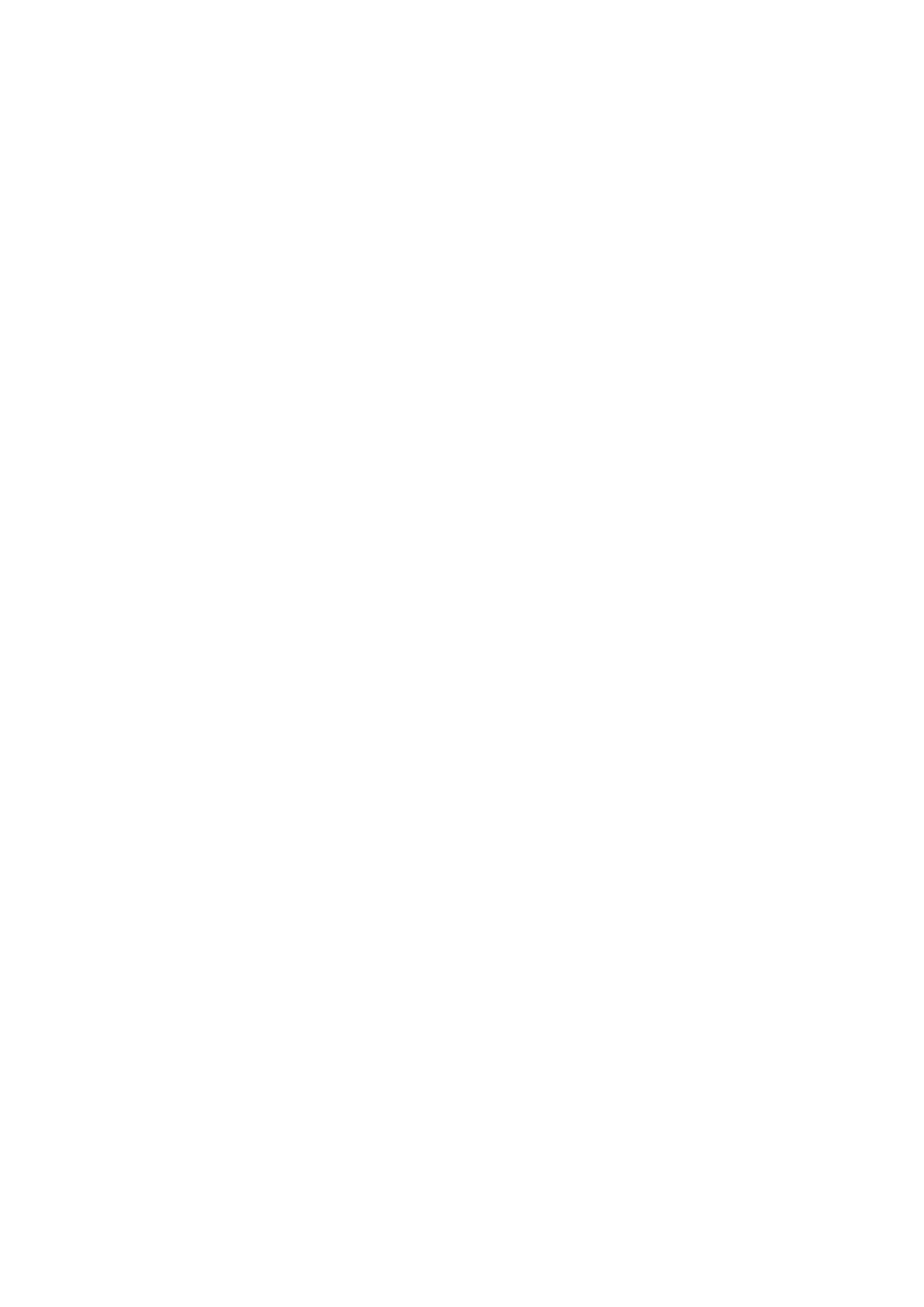# **Index**

| $\mathbf{1}$   |       |                                                                                   |  |  |  |
|----------------|-------|-----------------------------------------------------------------------------------|--|--|--|
| $\overline{2}$ |       |                                                                                   |  |  |  |
| 3              |       |                                                                                   |  |  |  |
| 5              |       |                                                                                   |  |  |  |
|                | 5.1   |                                                                                   |  |  |  |
|                |       |                                                                                   |  |  |  |
|                |       |                                                                                   |  |  |  |
| 7              |       |                                                                                   |  |  |  |
| 8              |       |                                                                                   |  |  |  |
| 9              |       |                                                                                   |  |  |  |
| 10             |       |                                                                                   |  |  |  |
| 11             |       |                                                                                   |  |  |  |
|                | 11.1  |                                                                                   |  |  |  |
|                | 11.2  |                                                                                   |  |  |  |
|                | 11.3  |                                                                                   |  |  |  |
|                | 11.4  |                                                                                   |  |  |  |
|                | 11.5  |                                                                                   |  |  |  |
|                | 11.6  |                                                                                   |  |  |  |
|                | 11.7  |                                                                                   |  |  |  |
|                | 11.8  |                                                                                   |  |  |  |
|                | 11.9  |                                                                                   |  |  |  |
|                | 11.10 | Local Government Association Queensland (LGAQ) 126th Annual Conference 17-        |  |  |  |
| 12             |       |                                                                                   |  |  |  |
|                | 12.1  |                                                                                   |  |  |  |
|                | 12.2  |                                                                                   |  |  |  |
|                | 12.3  |                                                                                   |  |  |  |
| 13             |       | Reception and Consideration of Director Community and Cultural Services Report 10 |  |  |  |
|                | 13.1  |                                                                                   |  |  |  |
|                | 13.2  | Emergency Management Queensland Building - Demolition variation10                 |  |  |  |
|                | 13.3  | Exemption Certificate for a Class 10a Shed at 6 St Frances Street, Isisford11     |  |  |  |
|                | 13.4  | Development Permit for Reconfiguring a Lot (2 Lots into 2 Lots)11                 |  |  |  |
|                | 13.5  | Referral Agency Assessment Application (Alternative Siting Assessment) - 35       |  |  |  |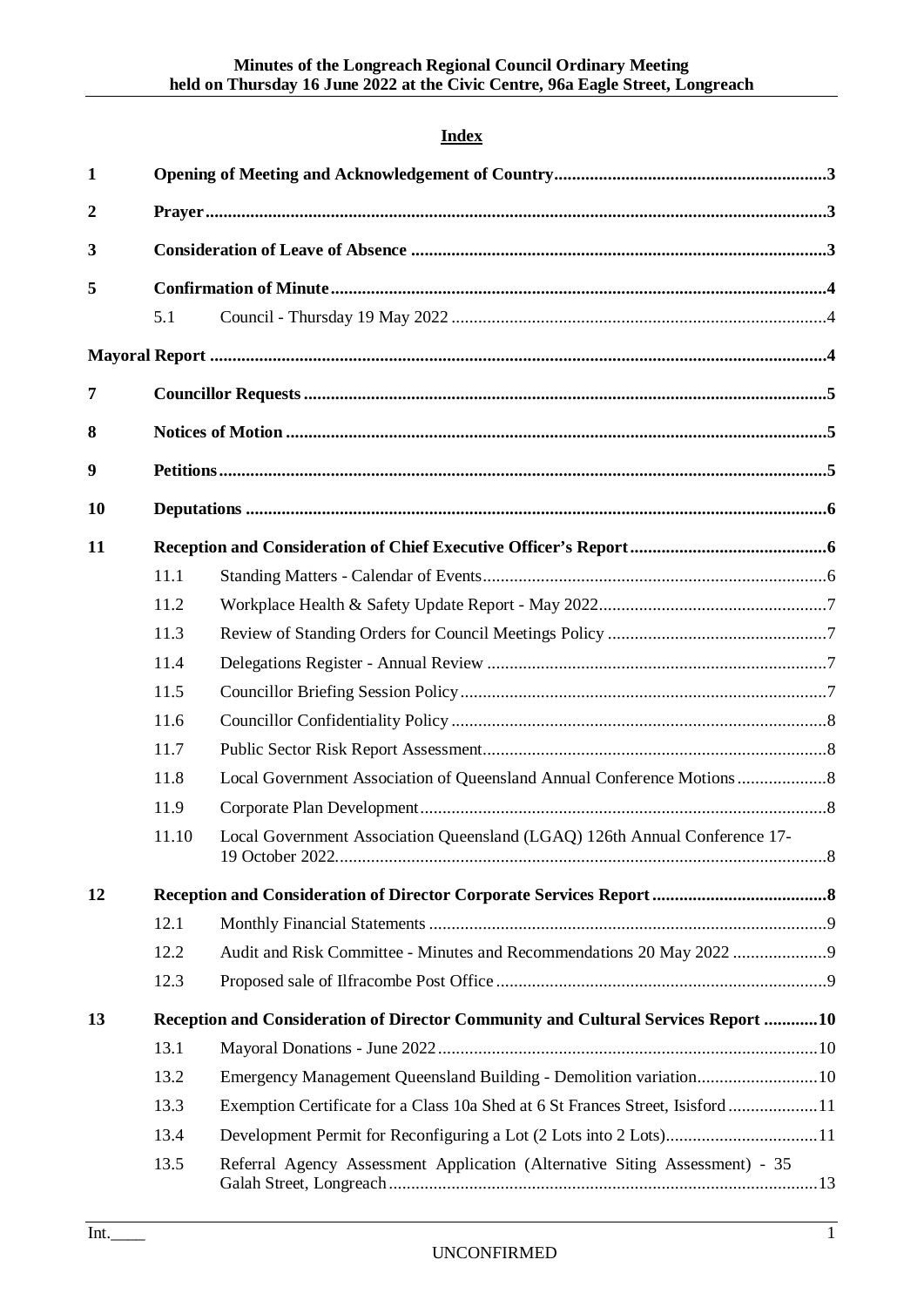|      |                                                                          | <b>Minutes of the Longreach Regional Council Ordinary Meeting</b><br>held on Thursday 16 June 2022 at the Civic Centre, 96a Eagle Street, Longreach |  |
|------|--------------------------------------------------------------------------|-----------------------------------------------------------------------------------------------------------------------------------------------------|--|
| 14   | Reception and Consideration of Director Infrastructure Services Report13 |                                                                                                                                                     |  |
|      | 14.1                                                                     |                                                                                                                                                     |  |
| 15   |                                                                          |                                                                                                                                                     |  |
|      | 15.1                                                                     | Assessment of the Request for Quotation Responses for Hire of Labourer and Plant                                                                    |  |
|      | 15.2                                                                     |                                                                                                                                                     |  |
|      | 15.3                                                                     |                                                                                                                                                     |  |
| 16   |                                                                          |                                                                                                                                                     |  |
|      | 16.1                                                                     |                                                                                                                                                     |  |
|      | 16.2                                                                     |                                                                                                                                                     |  |
| 17   |                                                                          |                                                                                                                                                     |  |
|      | 17.1                                                                     | Central West Aboriginal Corporation and Red Ridge Interior Designs -                                                                                |  |
| 17.2 |                                                                          |                                                                                                                                                     |  |
| 18   |                                                                          |                                                                                                                                                     |  |
|      |                                                                          |                                                                                                                                                     |  |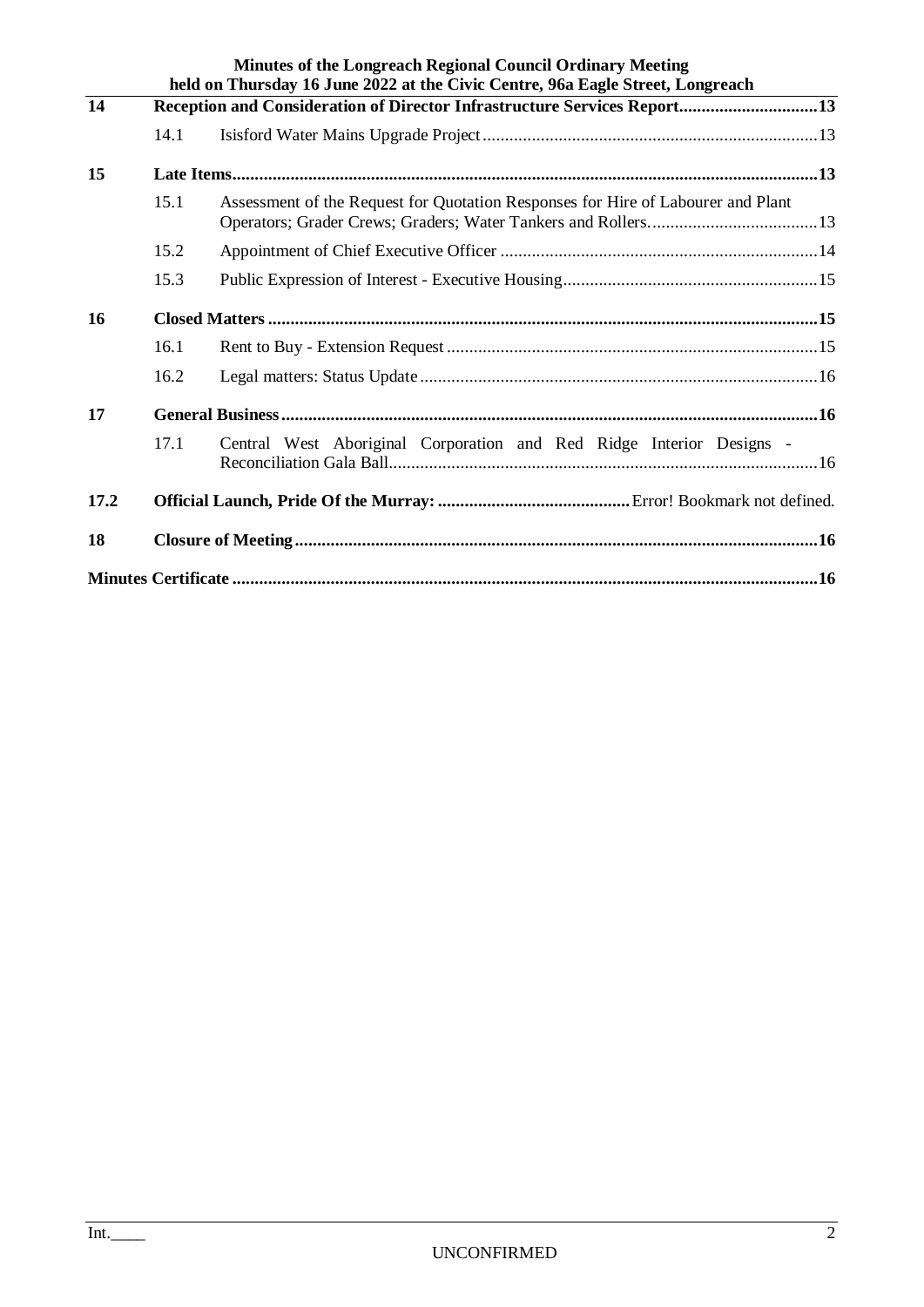#### <span id="page-4-0"></span>**1 Opening of Meeting and Acknowledgement of Country**

The Mayor declared the meeting open at 9.00am

*"We acknowledge the Traditional Owners of the land on which we meet today, and we acknowledge elders past, present and future.*

*Council paid their respects and acknowledged the passing of community members Loma Alexander and Douglas Austin Tryell.*

#### <span id="page-4-1"></span>**2 Prayer**

Pastor Jenny Coombes of the Uniting Church, opened the meeting with a prayer.

#### **PRESENT**

**Councillors**

Deputy Mayor Cr LJ Nunn

Mayor Cr AC Rayner Cr AJ Emslie Cr TM Hatch Cr TJ Martin Cr TFB Smith CR DJ Bignell

#### **Officers**

Chief Executive Officer, Acting Mr Scott Mason Director of Corporate Services, Acting Mrs Kimberley Dillon Director of Community and Cultural Services Ms Lisa Young Director of Infrastructure Services Mr Roger Naidoo Executive Officer, Economic Development and Public Affairs Mr Simon Kuttner Chief Financial Officer The Chief Financial Officer Mr David Wilson Manager Workplace Health & Safety & Human Resources Ms Grace Jones Assistant to Chief Executive Officer, Mayor and Ms Tania Edwards Councillors, Acting

#### **Public Gallery**

Kate Wright of Ilfracombe Michael Williams - Journalist, Longreach Leader

#### **Apologies**

<span id="page-4-2"></span>*Nil*

#### **3 Consideration of Leave of Absence**  $\frac{3}{Nil}$

#### **4 Declaration of any Prescribed / Declarable Conflicts of Interest by Councillors and Senior Council Officers**

#### **4.1 Declaration of Prescribed Conflicts of Interest on any Item of Business**

Pursuant to section 150EG, 150EH, 150EI, 150EJ, 150EK, 150EL and 150EM of the *Local Government Act 2009,* a Councillor who has a prescribed conflict of interest in a matter must notify Council of the potential benefit or loss, and if applicable, provide the name of the related person and their relationship with them. They may not participate in a decision relating to the matter and must leave the meeting.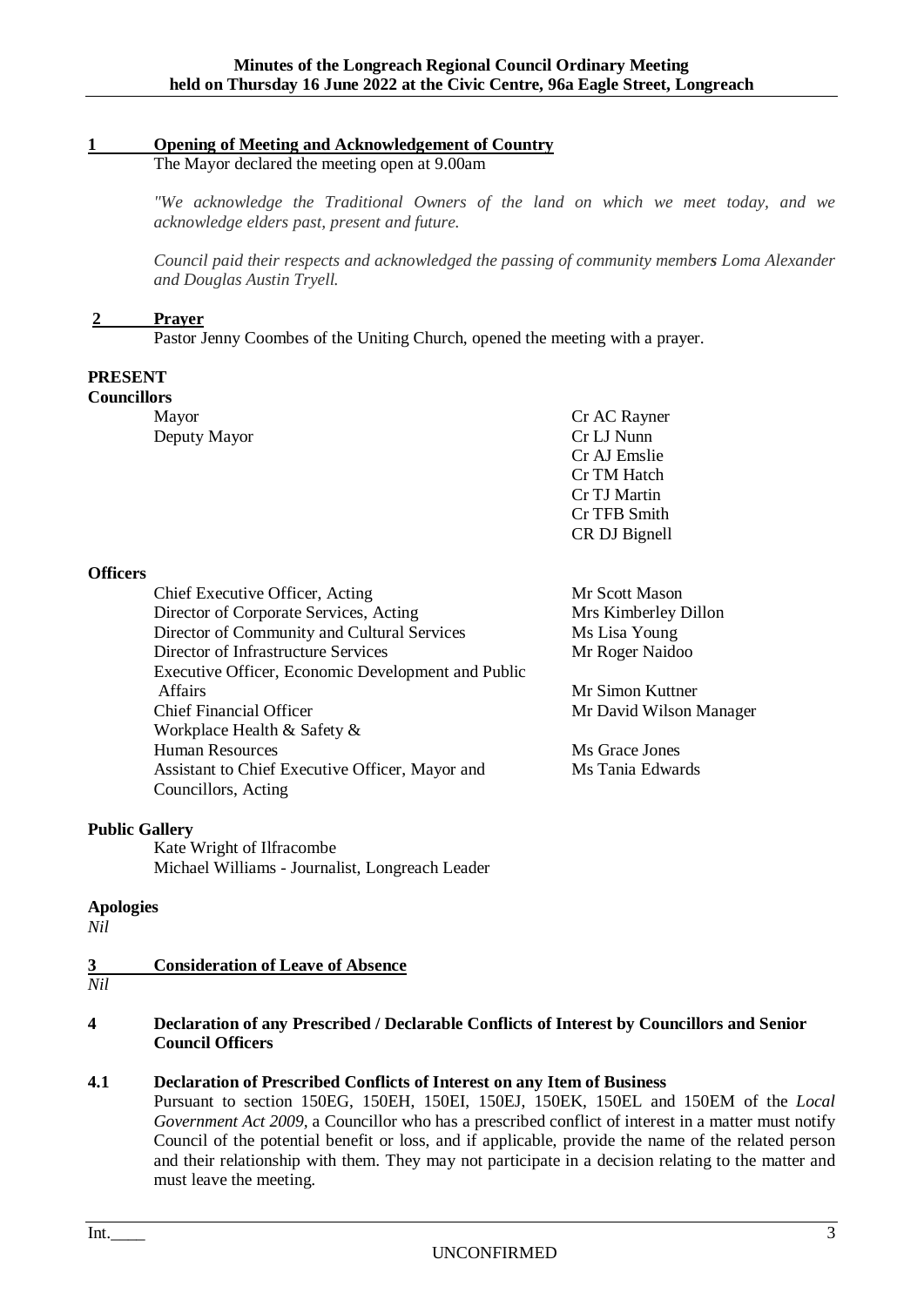*No declarations were made during this point of the meeting.*

#### **4.2 Declaration of a Declarable Conflict of Interest on any Item of Business**

Pursuant to section 150EN, 150EO, 150EP, 150EQ, 150ER, 150ES and 150ET of the *Local Government Act 2009,* a Councillor who has a declarable conflict of interest in a matter must notify Council of the nature of the interest, if applicable, name of the related person, the relationship to them, and the nature of the interest, and/or the value and date of any gift received.

The Councillor may voluntarily leave the meeting and not participate in a decision relating to the matter or;

Other Councillors may vote on this matter and decide if;

- (a) the Councillor must leave the meeting and not participate in a decision relating to the matter; or
- (b) the Councillor may remain in the meeting and participate in a decision relating to the matter.
- **Item 10.1** Mayor, Councillor AC Rayner advised he has an interest in item 15.1 Assessment of the Request for Quotation Responses for Hire of Labourer and Plant Operators; Grader Crews; Graders; Water Tankers and Rollers. The Nature of the Declarable conflict of interest is agenda item 10.1 includes the recommendation for a relative to be one of the successful providers of civil constructions services for Longreach Regional Council. The name of the related party is Peter Rayner. The relationship is that of Cousin. He noted he would leave the meeting for this item.
- **Item 12.3** Councillor Tracy Hatch advised she has an interest in item 12.3 Sale of Ilfracombe Post Office. The nature of the interest is Councillor Hatch is a Director of Taylor Hatch PTY LTD which may be a potential purchaser. She noted she would leave the meeting for this item.
- **Item 13.5** Director of Community and Cultural Services, Lisa Young advised she has an interest in item 13.5 Referral Agency Assessment Application (Alternative Siting Assessment) - 35 Galah Street, Longreach The nature of the interest is Lisa's husband has been engaged to complete works associated with the shed, she will therefore have a financial gain. She noted she would leave the meeting for this item.
- **Item 13.5** Director of Corporate Services, Kimberley Dillon advised she has an interest in item 13.5 Referral Agency Assessment Application (Alternative Siting Assessment) - 35 Galah Street, Longreach. The name of the party is Jade Morton. The relationship is that of close friend. She noted she would leave the meeting for this item.

#### <span id="page-5-0"></span>**5 Confirmation of Minute**

#### <span id="page-5-1"></span>**5.1 Council - Thursday 19 May 2022**

*(Res-2022-06-140)* 

```
Moved Cr Martin seconded Cr Nunn
```
*That the Minutes of the Council Ordinary Meeting held on Thursday 19 May 2022, be confirmed.*

*CARRIED 7/0*

#### <span id="page-5-2"></span>**Mayoral Report**

The Mayor provided a verbal report on matters addressed by him since the last meeting:

The Mayor opened the Natural Resource Management (NRM) forum, held in Longreach over two days;  $23<sup>rd</sup>$  and  $24<sup>th</sup>$  of May. The focus of the forum was on general plant pests and invasive animals as part of their plan to "manage land, water and biodiversity". It was well attended by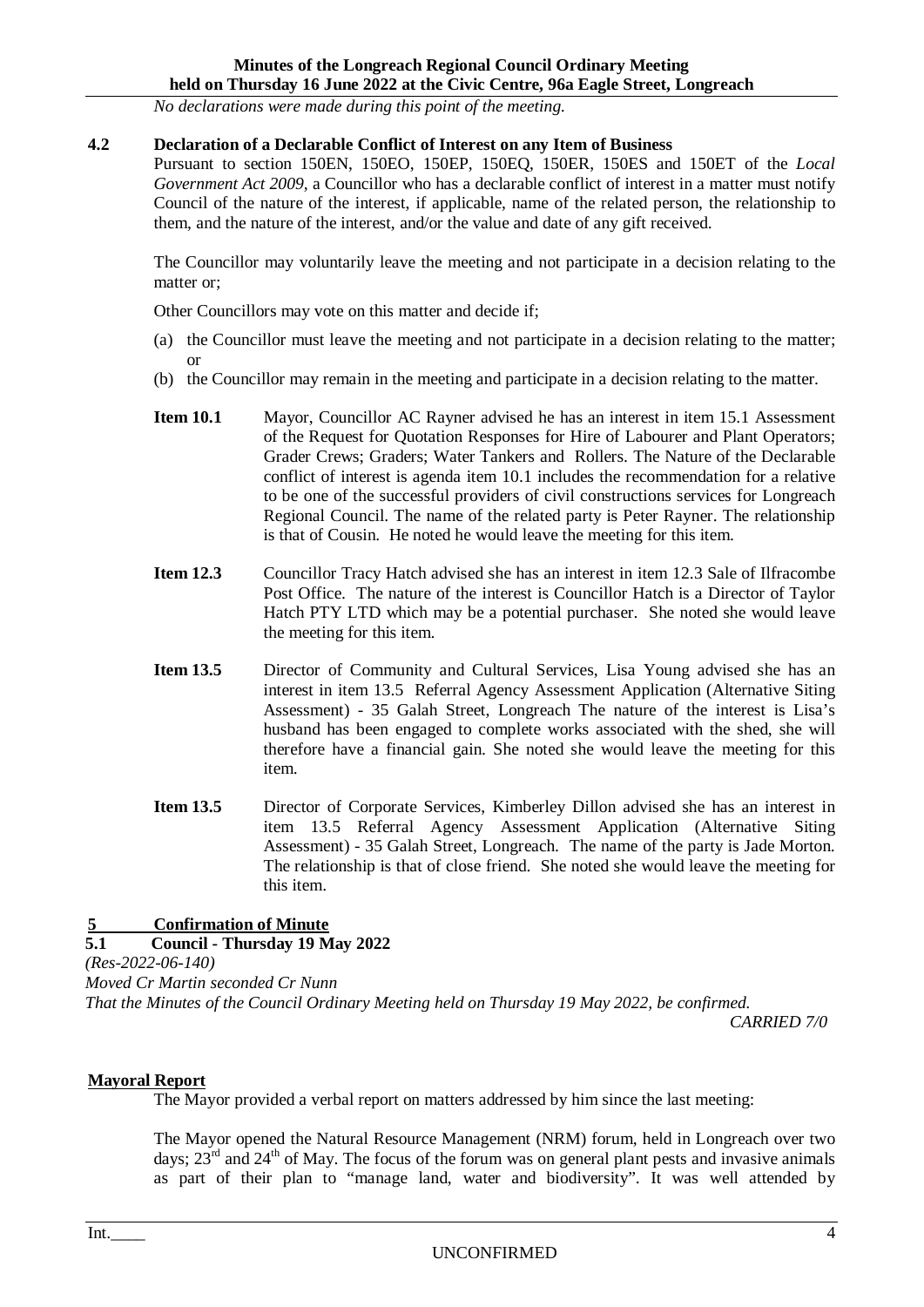representatives of Local Government Association of Queensland (LGAQ), State Agencies and staff from RAPAD Councils specialising in local laws.

Cr Bignell and the Mayor attended the launch of the Qantas Founders Outback Museum Master Plan, they presented their 20 year development plan to attendees.

The Mayor participated in a panel session at Edkins Park on investing in the Arts and the benefits for Western Queensland.

The Mayor attended the 'Opera in the Outback' event with Opera Queensland and discussed the importance of Arts funding in Western Queensland with Tim Fairfax.

The Mayor hosted the launch of the Federal Government Drought Resilience and Innovation Hub in Longreach with Professor John McVeigh from University Southern Queensland.

The Mayor met with Chris Mills, outgoing Chief Executive Officer of Queensland Airports Ltd to discuss the future plans for the Longreach airport.

The Mayor met with Graham Davis and Juanita Rechichi from Department of Transport and Main Roads (TMR) to discuss passenger services by rail, bus and air to Longreach. Discussion included the possibility of a trial plane service, from Rockhampton to Longreach.

The Mayor met with Anthony Penny, Queensland Manager of QantasLink to discuss flight services to Longreach.

The Mayor met with Karen Hanna Miller, Board Director of Mt Isa Rodeo to discuss Road to Rodeo Longreach, including planning for the 2023 event.

The Mayor attended the Regional Community Forum with Government Ministers and delegates Ministers Butcher and Enoch, plus Assistant Minister Nicki Boyd and several Director Generals, and also spoke to the delegation. While they were in the Longreach Region the Mayor, supported by Crs Smith, Bignell and Nunn, hosted Minister Butcher and Director General Graham Fraine on a tour of the weirs at Isisford and Longreach.

The Mayor chaired the Remote Area Planning and Development Board meeting held in Longreach on  $24^{\text{th}}$  and  $25^{\text{th}}$  of May.

Deputy Mayor Cr Nunn represented the Longreach Regional Council at the launch of the Indigenous Pathways Map for Lake Eyre Basin (LEB).

The Mayor participated in team meeting for LEB Advisory Group on developing the terms of reference for public consultation.

The Mayor attended the Rural Financial Counsellors meeting as a board member in Townsville on the  $8<sup>th</sup>$  of June.

The Mayor and Cr Smith attended the first cattle sale in the new Western Queensland Livestock Exchange (WQLX) facility.

<span id="page-6-0"></span>

| 7 | <b>Councillor Requests</b> |
|---|----------------------------|
|   | Nil                        |

<span id="page-6-1"></span>**8 Notices of Motion** *Nil*

<span id="page-6-2"></span>**9 Petitions**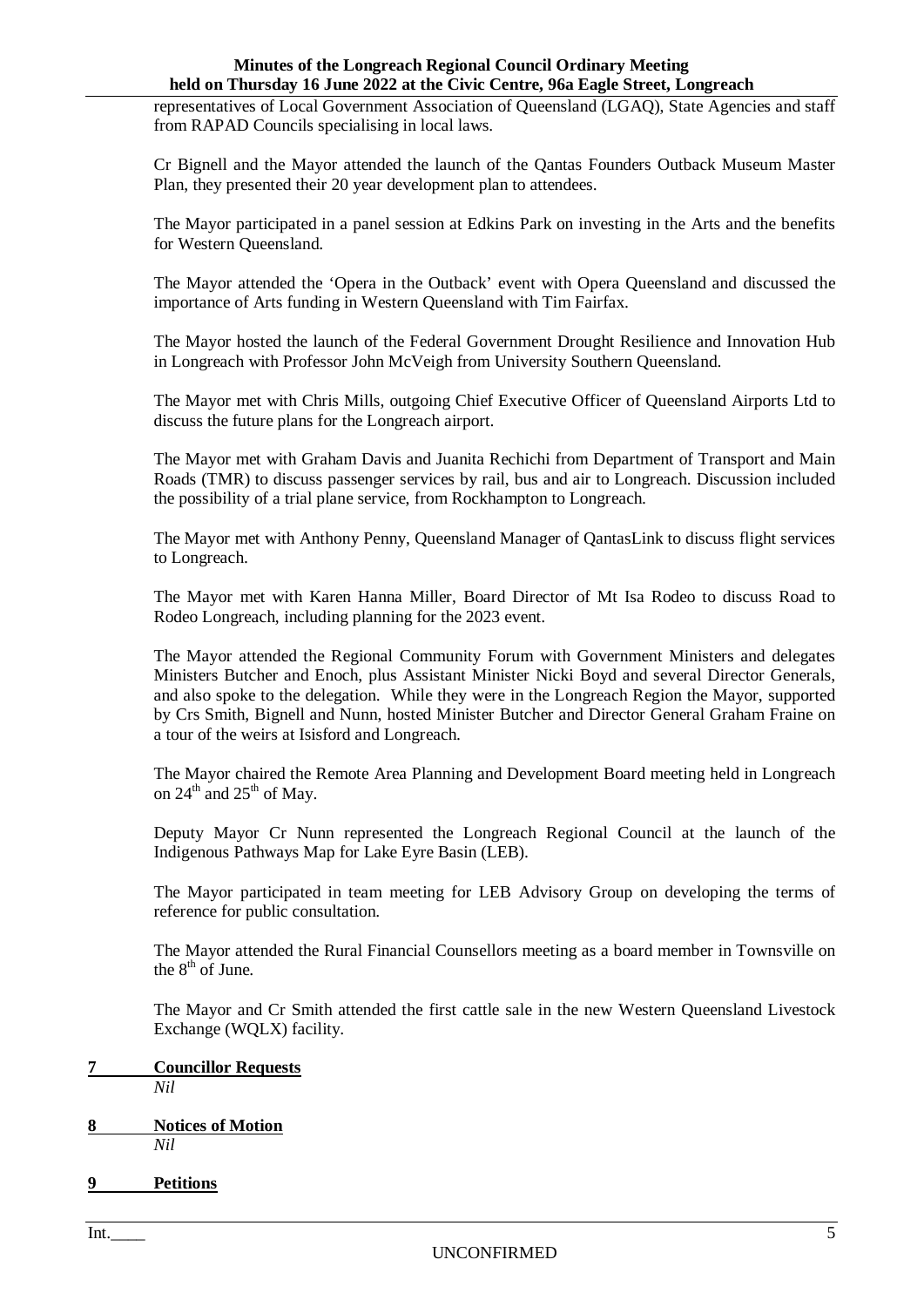*Nil*

# <span id="page-7-0"></span>**10 Deputations**

*Nil*

# <span id="page-7-1"></span>**11 Reception and Consideration of Chief Executive Officer's Report**

Consideration was given to the Chief Executive Officer's Report

### <span id="page-7-2"></span>**11.1 Standing Matters - Calendar of Events**

# **Calendar of Events, Upcoming Meetings and Conferences for Councillors**

| Date                  | Event                                                                                | Location                                                                    | <b>Participants</b>                                                                                                                  |  |  |
|-----------------------|--------------------------------------------------------------------------------------|-----------------------------------------------------------------------------|--------------------------------------------------------------------------------------------------------------------------------------|--|--|
| <b>June 2022</b>      |                                                                                      |                                                                             |                                                                                                                                      |  |  |
| 1 Wed                 | Councillor/Director<br><b>Strategic Round Table</b>                                  | <b>Location: Fairmont Rooms</b><br>Longreach Civic Centre<br>1.00pm-5.00pm  | All Councillors, Executive<br>Leadership Team and<br>Officers                                                                        |  |  |
| 2 Thu                 | Lake Eyre Basin -<br>Stakeholder Advisory<br>Group Meeting                           | Brisbane & Virtual<br>1.00pm-5.00pm                                         | Mayor                                                                                                                                |  |  |
| 6 Mon                 | 2022/23 FY Budget:<br>Workshop 2                                                     | <b>Location: Fairmont Rooms</b><br>Longreach Civic Centre<br>9.00am-12.30pm | All Councillors, Chief<br><b>Executive Officer and</b><br><b>Executive Leadership Team</b>                                           |  |  |
| 6 Mon                 | Land and Pest<br>Management Advisory<br><b>Committee Meeting</b>                     | <b>Location: Fairmont Rooms</b><br>Longreach Civic Centre<br>1.00pm-5.00pm  | Crs Nunn, Smith, Bignell<br>and committee members                                                                                    |  |  |
| 6 Mon                 | Ilfracombe Post Office -<br>discussion                                               | <b>Ilfracombe Administration Office</b>                                     | Mayor, Chief Executive<br>Officer, Longreach Council<br>representatives and<br><b>Ilfracombe Development</b><br>Progress Association |  |  |
| 8 & 9<br>Wed &<br>Thu | <b>Rural Financial</b><br><b>Counselling Service</b><br>North Queensland<br>(RFCSNQ) | Townsville                                                                  | Mayor                                                                                                                                |  |  |
| 13 Mon                | 2022/23 FY Budget:<br>Workshop 3                                                     | <b>Location: Fairmont Rooms</b><br>Longreach Civic Centre<br>9.00am-12.30pm | All Councillors, Chief<br><b>Executive Officer and</b><br><b>Executive Leadership Team</b>                                           |  |  |
| 14 Tue                | <b>Councillor Briefing</b>                                                           | <b>Fairmount Rooms</b><br>Longreach Civic Centre<br>$8am - 5pm$             | All Councillors, Chief<br><b>Executive Officer and</b><br><b>Executive Leadership Team</b>                                           |  |  |
| $16$ Thu              | <b>Council Meeting</b>                                                               | Isisford Town Hall<br>$9:00am - 5:00pm$                                     | All Councillors, Chief<br><b>Executive Officer, Directors</b><br>and Members of the Public                                           |  |  |
| 19-21                 | <b>National General</b><br>Assembly                                                  | Canberra<br>3-4 days                                                        | Mayor and Chief Executive<br>Officer                                                                                                 |  |  |
| 22 Wed                | LGAQ Board - Policy<br>Exec meeting                                                  | Virtual<br>9.00am-11.00am                                                   | Mayor                                                                                                                                |  |  |
| 23 Thu                | Confidential mediation                                                               | <b>Brisbane</b><br>Full day                                                 | Mayor and Chief Executive<br>Officer                                                                                                 |  |  |
| 29 Wed                | <b>Special Council Meeting</b>                                                       | <b>Fairmount Rooms</b><br>Longreach Civic Centre<br>20 May 1.00pm-4.30pm    | All Councillors, Chief<br><b>Executive Officer and</b><br><b>Executive Leadership Team</b>                                           |  |  |
|                       |                                                                                      | <b>July 2022</b>                                                            |                                                                                                                                      |  |  |
| 1 Fri                 | <b>RAPAD</b> Meeting                                                                 | Virtual                                                                     | Mayor and Chief Executive<br>Officer                                                                                                 |  |  |
| 4 Mon                 | <b>Chief Executive Officer</b><br>Dirk Dowling first day                             | Longreach                                                                   | Mayor, Chief Executive<br>Officer, and Executive<br>Leadership Team                                                                  |  |  |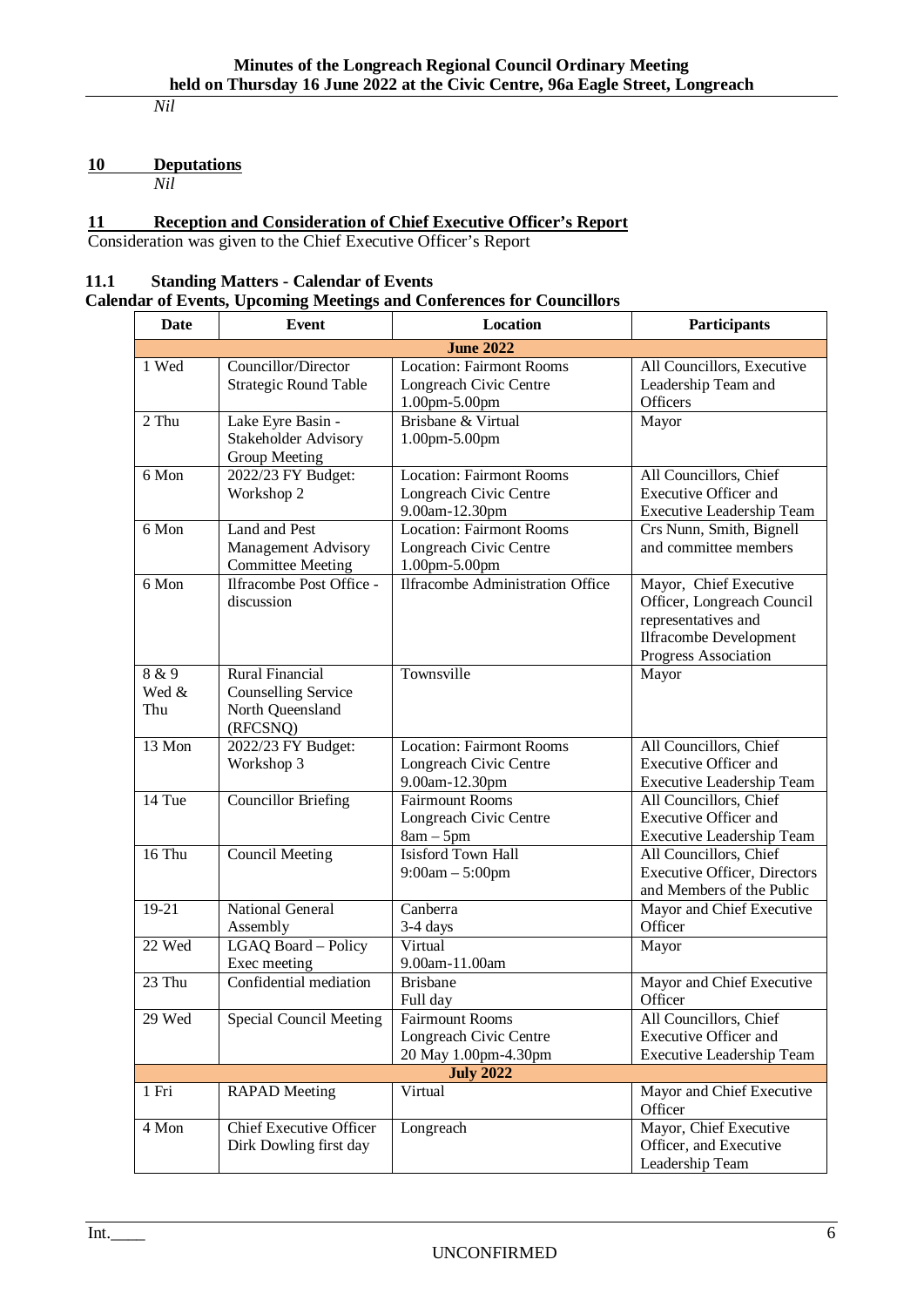| 7 Thur    | Official Opening of the      | Longreach                |                                     |  |
|-----------|------------------------------|--------------------------|-------------------------------------|--|
|           | Child Care Centre            | 9.00am-11.00am           |                                     |  |
| 13 Wed    | Councillor/Director          | Location: Fairmont Rooms | All Councillors, Executive          |  |
|           | <b>Strategic Round Table</b> | Longreach Civic Centre   | Leadership Team and                 |  |
|           |                              | 1.00pm-5.00pm            | <b>Officers</b>                     |  |
| 15 Fri    | Big Day In                   | Location: Civic Centre   | All Councillors, all staff          |  |
|           |                              | Longreach Civic Centre   |                                     |  |
|           |                              | 1.00pm-5.00pm            |                                     |  |
| 19 Tue    | <b>Councillor Briefing</b>   | <b>Fairmount Rooms</b>   | All Councillors, Chief              |  |
|           |                              | Longreach Civic Centre   | Executive Officer and               |  |
|           |                              | $8am - 5pm$              | Executive Leadership Team           |  |
| $21$ Thu  | Council Meeting              | <b>Council Chambers</b>  | All Councillors, Chief              |  |
|           |                              | Longreach Civic Centre   | <b>Executive Officer, Directors</b> |  |
|           |                              | $9:00am - 5:00pm$        | and Members of the Public           |  |
| $26 - 28$ | <b>Bush Councils</b>         | Barcaldine               | Mayor, Deputy Mayor and             |  |
|           | Convention                   |                          | <b>Chief Executive Officer</b>      |  |

*(Res-2022-06-141)*

*Moved Cr Martin seconded Cr Nunn*

*That Council receive the Calendar of Events as amended, noting the updated date for the Childcare Centre opening from 31 May, to 7 July.*

<span id="page-8-0"></span>**11.2 Workplace Health & Safety Update Report - May 2022**

# This report provides a summary of Council's health and safety performance as at 31 May 2022, highlighting issues, risk and opportunities impacting the on employee health and safety in the workplace. *(Res-2022-06-142)*

*Moved Cr Hatch seconded Cr Bignell* 

*That Council accept the Workplace Health & Safety Update Report for period ending 31 May 2022, as presented. CARRIED 7/0*

# <span id="page-8-1"></span>**11.3 Review of Standing Orders for Council Meetings Policy**

Consideration of amendments to the Standing Orders for Council Meetings Policy No. 3.2.

 *(Res-2022-06-143) Moved Cr Hatch seconded Cr Martin That Council adopts the updated Standing Orders of Council Meetings No. 3.2, as presented.*

<span id="page-8-2"></span>**11.4 Delegations Register - Annual Review**

Consideration of amendments to the Council to CEO Delegation Register in accordance with section 257(5) of the *Local Government Act 2009*.

*(Res-2022-06-144)* 

*Moved Cr Smith seconded Cr Emslie*

<span id="page-8-3"></span>**11.5 Councillor Briefing Session Policy**

*That pursuant to section 257(5) of the Local Government Act 2009, Council adopts the amendments to the Delegations Register (Council to the Chief Executive Officer), as presented.*

*CARRIED 7/0*

*(Res-2022-06-145)* 

*Moved Cr Bignell seconded Cr Emslie*

*That Council adopts the amended Councillor Briefing Session Policy No. 03-07 as presented and amended.*

Consideration of the proposed 03-07 Councillor Briefing Session Policy.

*CARRIED 7/0*

*CARRIED 7/0*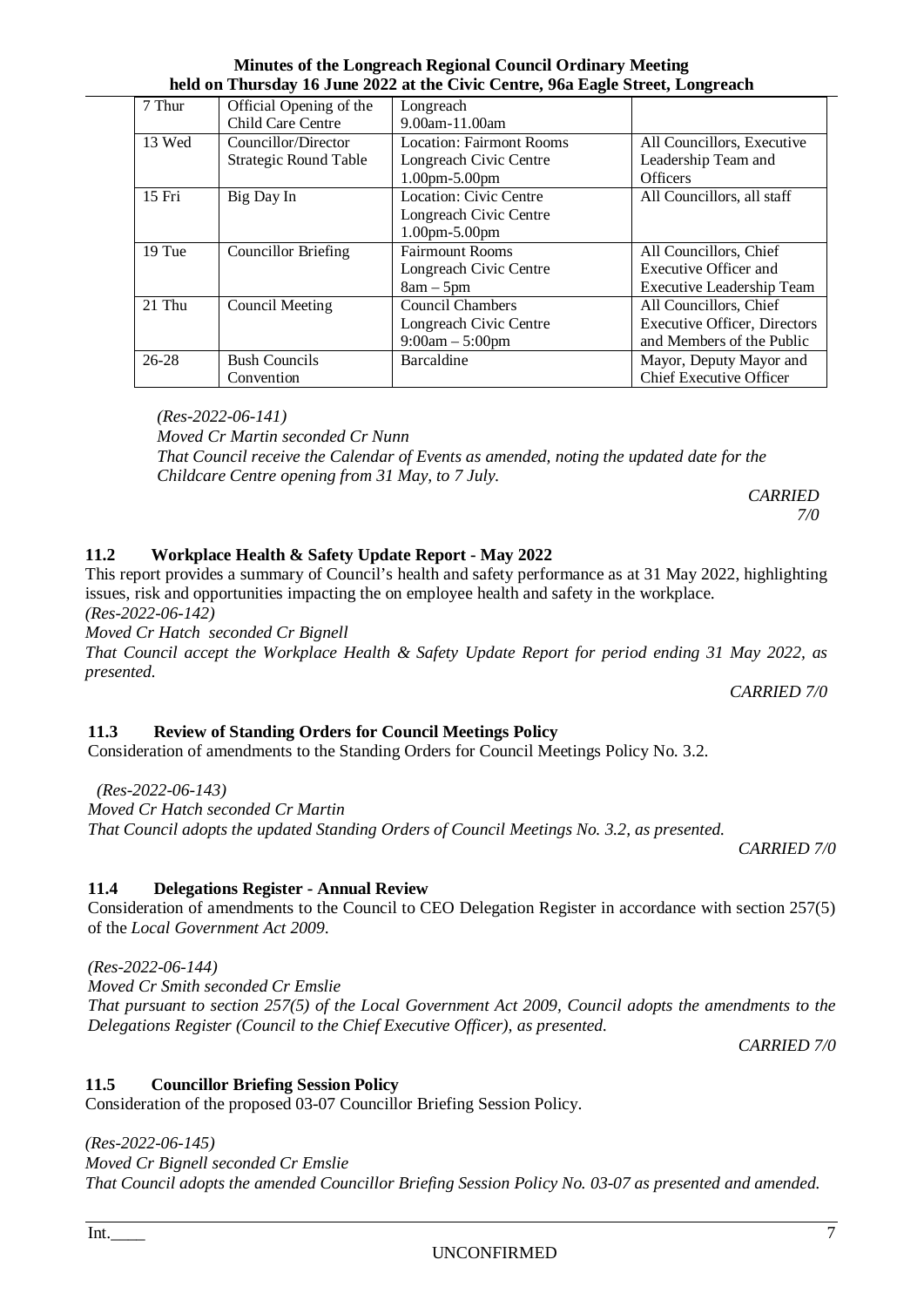# <span id="page-9-0"></span>**11.6 Councillor Confidentiality Policy**

Consideration of the proposed 03-06 Councillor Confidentiality Policy.

*(Res-2022-06-146)* 

*Moved Cr Nunn seconded Cr Hatch* 

*That Council adopts the proposed Councillor Confidentiality Policy No. 03-06 as presented and amended. CARRIED 7/0*

# <span id="page-9-1"></span>**11.7 Public Sector Risk Report Assessment**

Consideration of Council's exposure to and capacity for managing the risks referred to within the 2021 JLT Public Sector Risk Report.

*(Res-2022-06-1447)* 

*Moved Cr Bignell seconded Cr Smith That Council receive and note the contents of the Public Sector Risk Report Assessment report. CARRIED 7/0*

# <span id="page-9-2"></span>**11.8 Local Government Association of Queensland Annual Conference Motions**

Consideration of the potential preparation of motions to be tabled at the Local Government Association of Queensland's (LGAQ) Annual Conference to be held in Cairns from 17-19 October 2022.

*(Res-2022-06-1458)* 

*Moved Cr Martin seconded Cr Hatch* 

*That Council request the preparation of Annual Conference Motions on the matters discussed, for endorsement at its July ordinary meeting.*

*CARRIED 7/0*

#### <span id="page-9-3"></span>**11.9 Corporate Plan Development** Consideration of options and timing for the continued development of a new Corporate Plan.

*(Res-2022-06-1469)* 

*Moved Cr Nunn seconded Cr Bignell* 

*That Council proceed with the development of a new five year Corporate Plan based on a six-month timeframe for adoption;*

*CARRIED 7/0*

### <span id="page-9-4"></span>**11.10 Local Government Association Queensland (LGAQ) 126th Annual Conference 17-19 October 2022.**

Consideration of attendance, at the Local Government Association of Queensland's (LGAQ) Annual Conference to be held at the Cairns Convention Centre from 17 - 19 October 2022.

*(Res-2022-06-14750)* 

*Moved Cr Hatch seconded Cr Martin*

*That the Mayor, Deputy Mayor, any available Councillors, and the Chief Executive Officer be authorised to attend the Local Government Association of Queensland's (LGAQ) Annual Conference to be held at the Cairns Convention Centre from 17-19 October 2022.* 

*CARRIED 7/0*

# <span id="page-9-5"></span>**12 Reception and Consideration of Director Corporate Services Report**

Consideration was given to the Director Corporate Services Report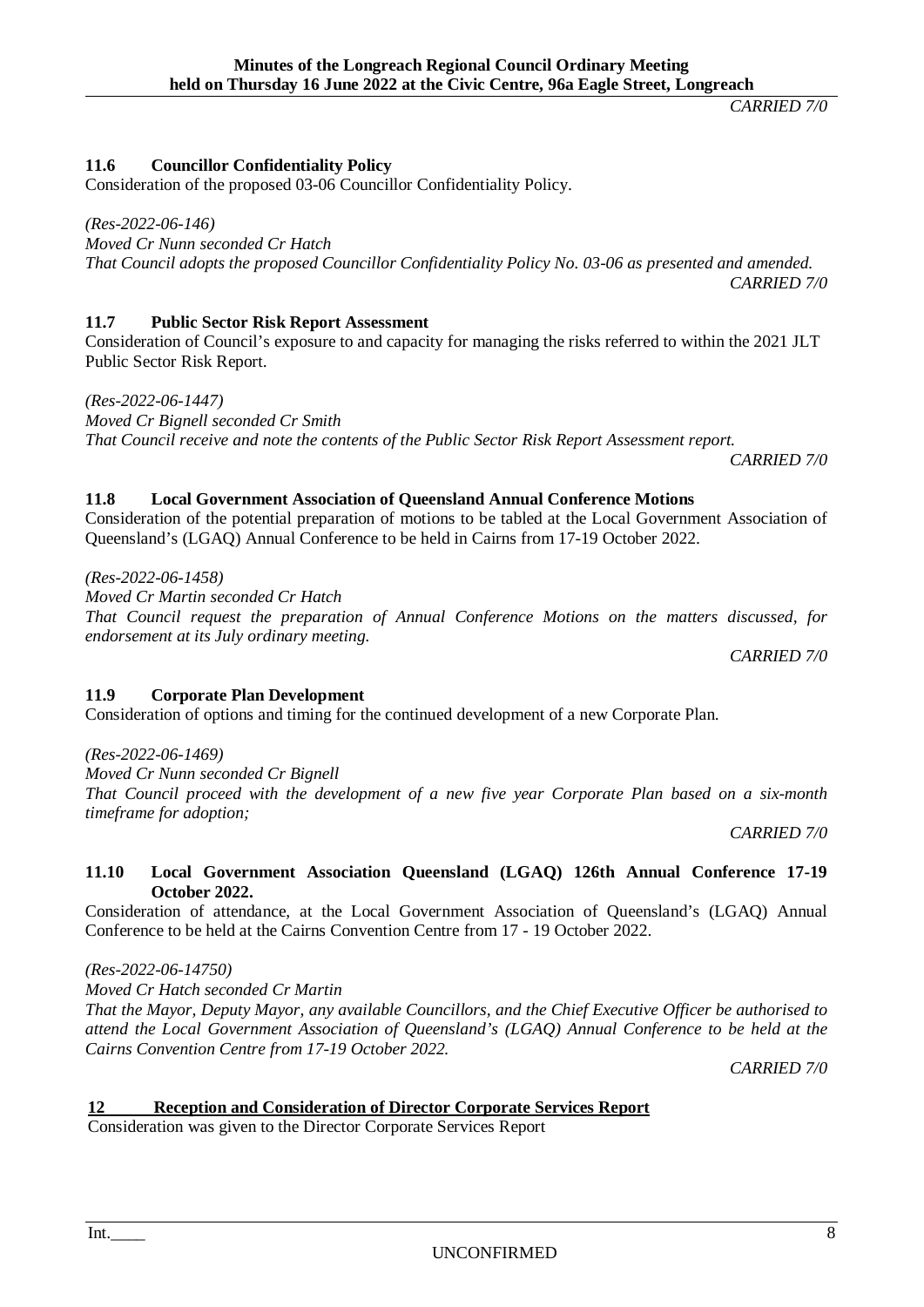#### <span id="page-10-0"></span>**12.1 Monthly Financial Statements**

Consideration of the financial statements for the period ending 30 May 2022.

#### *(Res-2022-06-14851)*

*Moved Cr Bignell seconded Cr Hatch* 

*That the monthly financial statements for the period ending 31 May 2022 be adopted, as presented. CARRIED 7/0*

Councillors Smith and Martin formally noted their thanks to the Chief Financial Officer and his team for the quality of the financial reporting being presented to Council.

Adjournment: Council adjourned for morning tea 10.39am, and resumed 10.59am on item 12.2.

#### <span id="page-10-1"></span>**12.2 Audit and Risk Committee - Minutes and Recommendations 20 May 2022**

Consideration of the recommendations of the Audit and Risk Committee meeting held on 20 May 2022.

#### *(Res-2022-06-1492)*

*Moved Cr Nunn seconded Cr Smith*

*That Council notes the outcomes of the Audit and Risk Committee meeting held 20 May 2022.*

*CARRIED 7/0*

Attendance: Councillor Hatch left the Meeting at 11:04 am for item 12.3.

#### <span id="page-10-2"></span>**12.3 Proposed sale of Ilfracombe Post Office**

Consideration of the sale of the Ilfracombe Post Office inclusive of the Australia Post Licence, land and building.

*(Res-2022-06-1503) Moved Cr Smith seconded Cr Martin* 

#### *That Council:*

- *1. In accordance with section 227 and 228 of the Local Government Regulation 2012, invite expressions of interest before considering whether to invite written tenders for the sale of the land and infrastructure located at Lot 2 Main Avenue Ilfracombe, being Lot 2 on SP159868 with the desired outcome of,*
	- *i. Maintaining the current level of Council and Postal service to the Ilfracombe community*
	- *ii. Testing market interest in the Ilfracombe Post Office business. building. and land as a going concern*
	- *iii. Inviting development proposals from the market for the business, building and land*
	- *iv. Updating the Ilfracombe community on proposed developments prior to any further decision being made; and*
- *2. Delegates to the Chief Executive Officer, pursuant to section 257(1)(b) of the Local Government Act 2009, power to do all things necessary to*
	- *i. finalise and advertise appropriate Expression of Interest documents that achieve the desired outcome described in paragraph (1) of this resolution*
	- *ii. establish a panel to evaluate expressions of interest;*
	- *iii. generally conduct the process described in paragraph (1) of this resolution, on the basis that the evaluation panel will consider expressions of interest received and make a recommendation to a subsequent Council meeting.*

*CARRIED 5/1*

*Voting*

*For: Crs Emslie, Martin, Nunn, Rayner, Smith Against: Cr Bignell*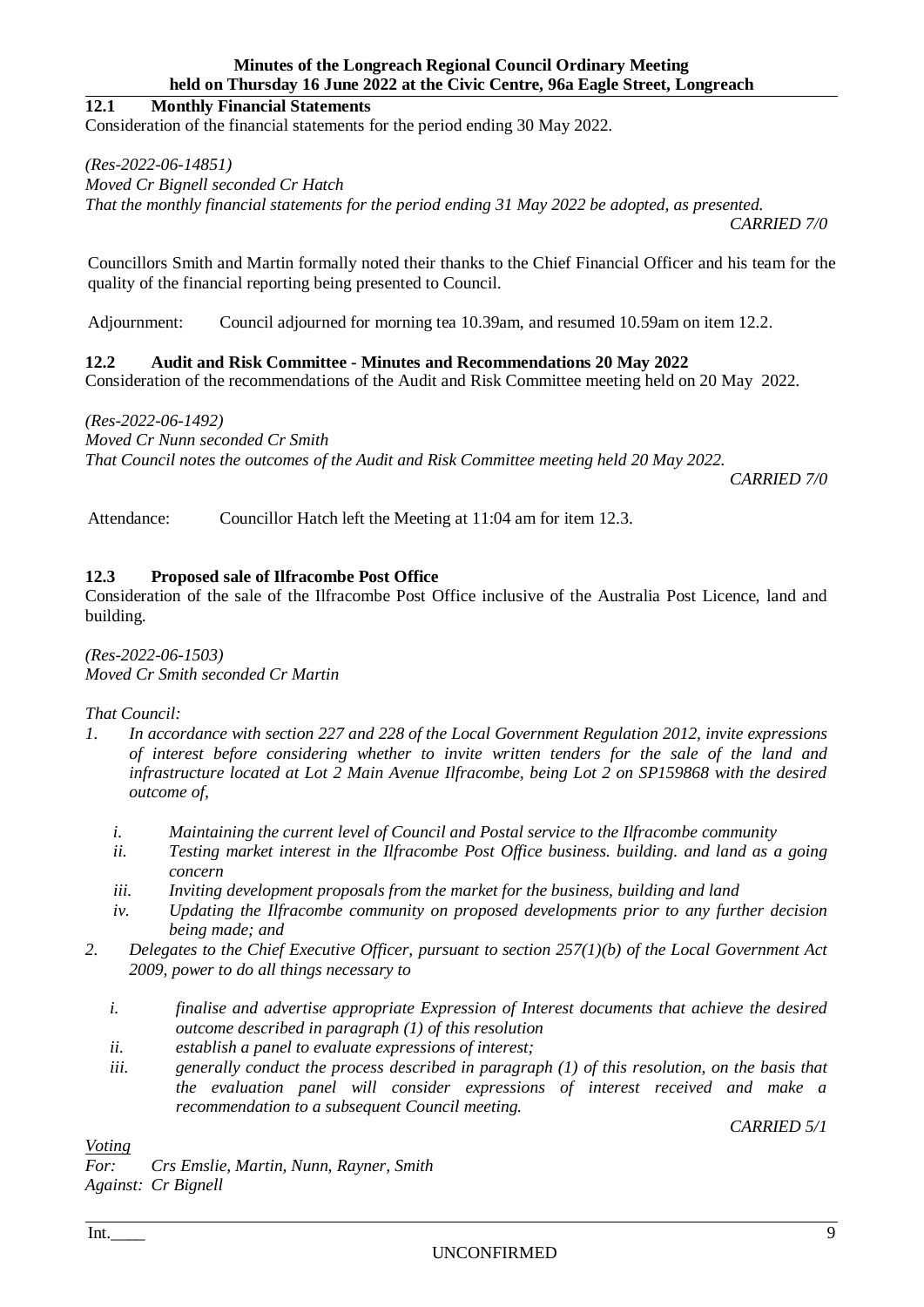*Statement of reasons for not adopting the recommendation: Following additional discussion and taking into consideration further information, Councillors determined to test the market prior to advancing any sale process. A key motivation was to understand the nature of any proposed development or investment by the private-sector, and its impacts on the community, prior to making any further decision.*

Attendance: Councillor Hatch returned to the meeting at 11:30am for item 13.1.

#### <span id="page-11-0"></span>**13 Reception and Consideration of Director Community and Cultural Services Report**

Consideration was given to the Director Community and Cultural Services Report

#### <span id="page-11-1"></span>**13.1 Mayoral Donations - June 2022**

Considerations of applications received in accordance with the Mayoral Donation Policy 11.02.

#### *(Res-2022-06-1514)*

*Moved Cr Hatch seconded Cr Emslie*

*That Council endorses the allocation of funds from the Mayoral Donation Program, in accordance with the Mayoral Donations Policy No. 11.02, as contained in the report and in the following table:*

| <b>Organisation/Individual</b> | <b>Event/Project Activity</b>                                                           | <b>Event Date</b>   | <b>Grant</b><br><b>Approved</b> |
|--------------------------------|-----------------------------------------------------------------------------------------|---------------------|---------------------------------|
| Elijah Baird                   | 10-12 North West Touch<br><b>Football Championships</b>                                 | 16-19 June 2022     | \$350.00                        |
| Lily Worland                   | 10-12 North West Netball<br>Championships                                               | $16 - 19$ June 2022 | \$350.00                        |
| McKennah Elliott               | 10-12 North West Netball<br>Championships                                               | 16-19 June 2022     | \$350.00                        |
| Cooper Weldon                  | 10-12 North West Soccer                                                                 | 12 June 2022        | \$350.00                        |
| Chloe Walker                   | 10-12 North West Touch<br><b>Football Championships</b>                                 | 16-19 June 2022     | \$350.00                        |
| Olivia Palmer                  | Queensland Rugby League<br>Country Cultural Exchange<br>Pathway Development<br>Carnival | 25-26 June 2022     | \$350.00                        |
| Lara Palmer                    | 10-12 North West Touch<br><b>Football Championships</b>                                 | $16 - 19$ June 2022 | \$350.00                        |
|                                |                                                                                         | <b>TOTAL</b>        | \$2,450.00                      |

*CARRIED 7/0*

#### <span id="page-11-2"></span>**13.2 Emergency Management Queensland Building - Demolition variation**

Council consideration of additional budget allocation towards the demolition of the unused Emergency Management Queensland building, located adjacent to the General Aviation air-siding.

*(Res-2022-06-1525)* 

*Moved Cr Emslie seconded Cr Hatch* 

*That Council retrospectively allocates an additional \$50,000.00 excluding GST to ensure the demolition of the Emergency Management Queensland Building project is completed in accordance with all applicable legislation.* 

*CARRIED 7/0*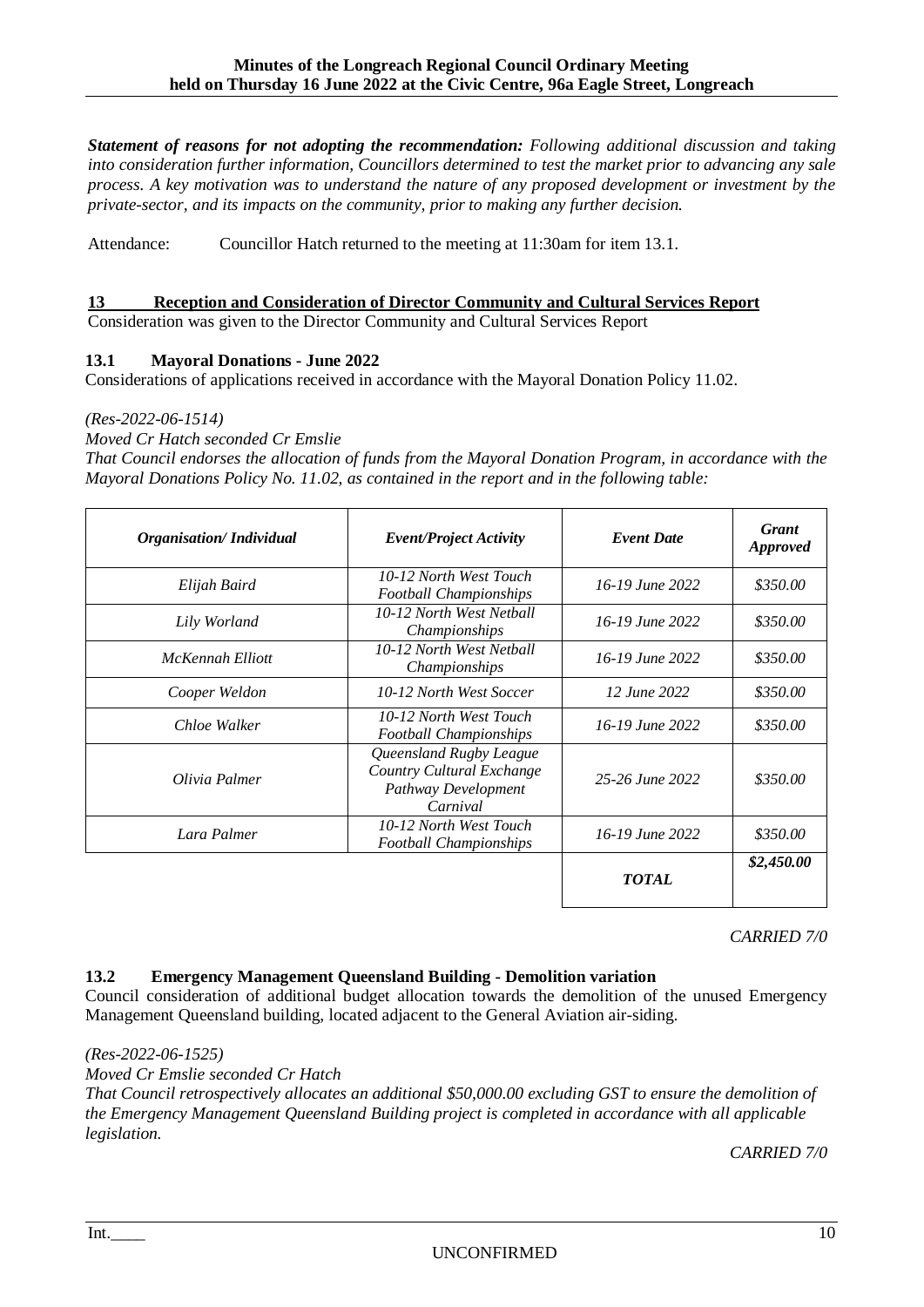### <span id="page-12-0"></span>**13.3 Exemption Certificate for a Class 10a Shed at 6 St Frances Street, Isisford**

Consideration of an application for an Exemption Certificate for a 160m² shed because the effects of the development are minor or inconsequential.

#### *(Res-2022-06-1536)*

*Moved Cr Martin seconded Cr Nunn*

*That pursuant to Section 46 of the Planning Act 2016, Longreach Regional Council grants an Exemption Certificate for proposed building work assessable against the Planning Scheme for a 160m² Class 10a Shed at 6 St Frances Street, Isisford, formally described as Lot 1 on RP608117.*

*CARRIED 5/1*

Attendance: Tim O'Leary from Reel Planning joined the meeting by phone at 11.52am, left the meeting at 11.59am.

#### <span id="page-12-1"></span>**13.4 Development Permit for Reconfiguring a Lot (2 Lots into 2 Lots)**

Consideration of a development application lodged with Council on 29 April 2022 by Michael Tomlinson for a Development Permit for Reconfiguring a Lot (2 lots into 2 lots) at 42 St Mary Street and 18 St Anne Street, Isisford.

| Description:                                                  | Reconfiguring a Lot (2 lots into 2 lots)                                 |  |  |
|---------------------------------------------------------------|--------------------------------------------------------------------------|--|--|
| Development:                                                  | Development Permit                                                       |  |  |
| Applicant:                                                    | <b>Michael Tomlinson</b>                                                 |  |  |
| Owner:                                                        | Michael Tomlinson (Lot 25 on I2616) and MT Hanton (Lot 2 on<br>RP609000) |  |  |
| Current Use of Land:                                          | Residential                                                              |  |  |
| 41 St Mary Street and 18 St Anne Street, Isisford<br>Address: |                                                                          |  |  |
| <b>Real Property</b>                                          | Lot 2 on RP609000 and Lot 25 on I2126                                    |  |  |
| Description:                                                  |                                                                          |  |  |
| <b>Applicable Planning</b>                                    | Longreach Regional Council Planning Scheme $2015(v2.1)$                  |  |  |
| Scheme:                                                       |                                                                          |  |  |
| Zone:                                                         | Township Code                                                            |  |  |
| Level of Assessment:                                          | Code Assessment                                                          |  |  |

*(Res-2022-06-1547)* 

*Moved Cr Hatch seconded Cr Bignell* 

*That Council approves the application for a development permit for Reconfiguring a Lot (2 into 2 lots) at 41 St Mary Street and 18 St Anne Street, Isisford, formally described as Lot 2 on RP609000 and Lot 25 on I2126, subject to the following conditions:*

# *1.0 PARAMETERS OF APPROVAL*

1.1 *The developer is responsible for ensuring compliance with this development approval and the conditions of the approval by an employee, agent, contractor or invitee of the Developer at all times unless otherwise stated.* 

1.2 *Where these conditions refer to "Council" in relation to requiring Council to approve or be satisfied as to any matter, or conferring on the Council a function, power or discretion, that role of the Council may be fulfilled in whole or in part by a delegate appointed for that purpose by Council.*

1.3 *The developer is required to have repaired any damage to existing infrastructure that may have occurred during any works carried out for the development. To the extent the damage is deemed to create a hazard to the community, it must be repaired immediately.*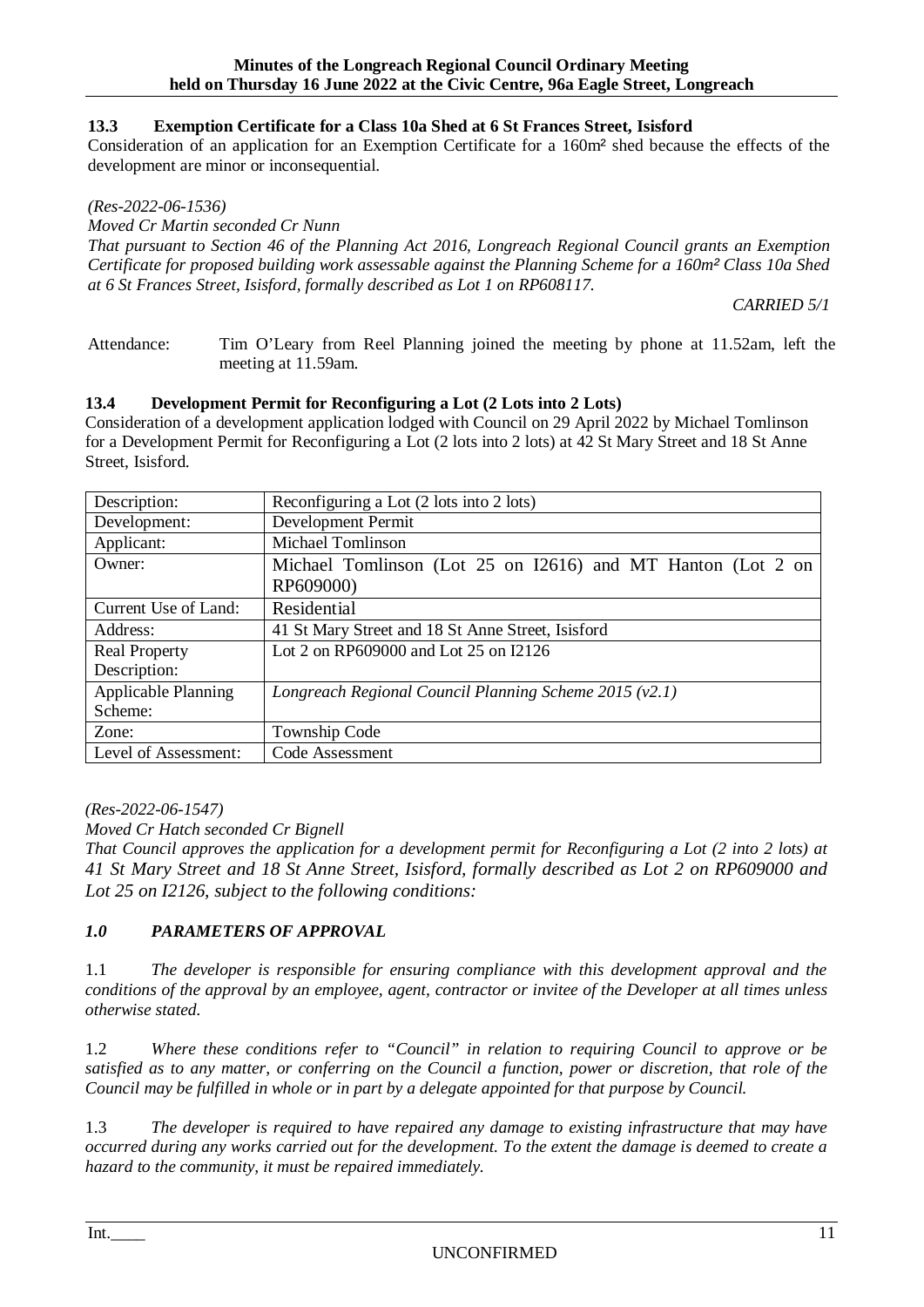1.4 *Unless otherwise stated, all works must be designed, constructed and maintained in accordance with the relevant Council policies, guidelines and standards.* 

1.5 *All conditions, works, or requirements of this development approval must be undertaken and completed prior to the sealing of the survey plan for the Reconfiguring a Lot, unless otherwise stated.* 

#### *2.0 APPROVED PLAN*

*2.1 The approved development must be completed and maintained generally in accordance with the approved plans, except where amended by the conditions of this approval:*

| <b>Plan/Document Name</b>   | <b>Plan/Document Number</b> | <b>Revision</b> | <b>Date</b> |
|-----------------------------|-----------------------------|-----------------|-------------|
| Reconfiguration of Lot Plan | ROL 1                       |                 | 30/05/2022  |

*2.2 Where there is any conflict between the conditions of this approval and the details shown on the approved plans, the conditions of approval must prevail.*

#### *3.0 ENDORSEMENT OF SURVEY PLAN*

*3.1 Council will not endorse or release the survey plan for this development until such time as:*

*(a) All conditions of this development approval for Reconfiguring a Lot have been fully satisfied;* 

*(b) A statement demonstrating compliance with all conditions attached to this development approval* 

*has been submitted to Council; and* 

*(c) All outstanding rates and charges relating to the site have been paid.* 

#### *4.0 ASSET MANAGEMENT*

*4.1 Any alteration necessary to electricity, telephone, water mains, sewerage mains, and/or public utility installations resulting from the development or in connection with the development, must be undertaken and completed at no cost to Council.* 

#### *ADVISORY NOTES*

*1. This approval does not negate the requirement for compliance with all other relevant Local Laws and other statutory requirements. Any provisions contained in this approval relating to the enforcement of any of the conditions shall be in addition to all other rights, powers and privileges that the Council may possess or obtain, and nothing contained in these conditions shall be construed so as to prejudice, affect or otherwise derogate or limit these rights, powers and privileges of the Council.* 

*2. General environmental duty under the Environmental Protection Act 1994 prohibits unlawful environmental nuisance caused by noise, aerosols, particles, dust, ash, fumes, light, odour or smoke beyond the boundaries of the development site during all stages of the development including earthworks, construction and operation.*

*3. This development approval does not authorise any activity that may harm Aboriginal cultural heritage. It is advised that under Section 23 of the Aboriginal Cultural Heritage Act 2003, a person who carries out an activity must take all reasonable and practicable measures to ensure the activity does not harm Aboriginal cultural heritage (the "cultural heritage duty of care").*

*4. This approval is issued under the Planning Act 2016 and does not include an assessment against the Building Act 1975. Alterations may be required to existing buildings to ensure compliance with the building assessment provisions. The developer should seek advice from a suitably qualified person before proceeding with the development.*

*CARRIED 7/0*

Attendance: Jason Burger from GBA Engineers joined the meeting for item 13.5 by telephone at 12.01pm, he left the meeting 12.04pm.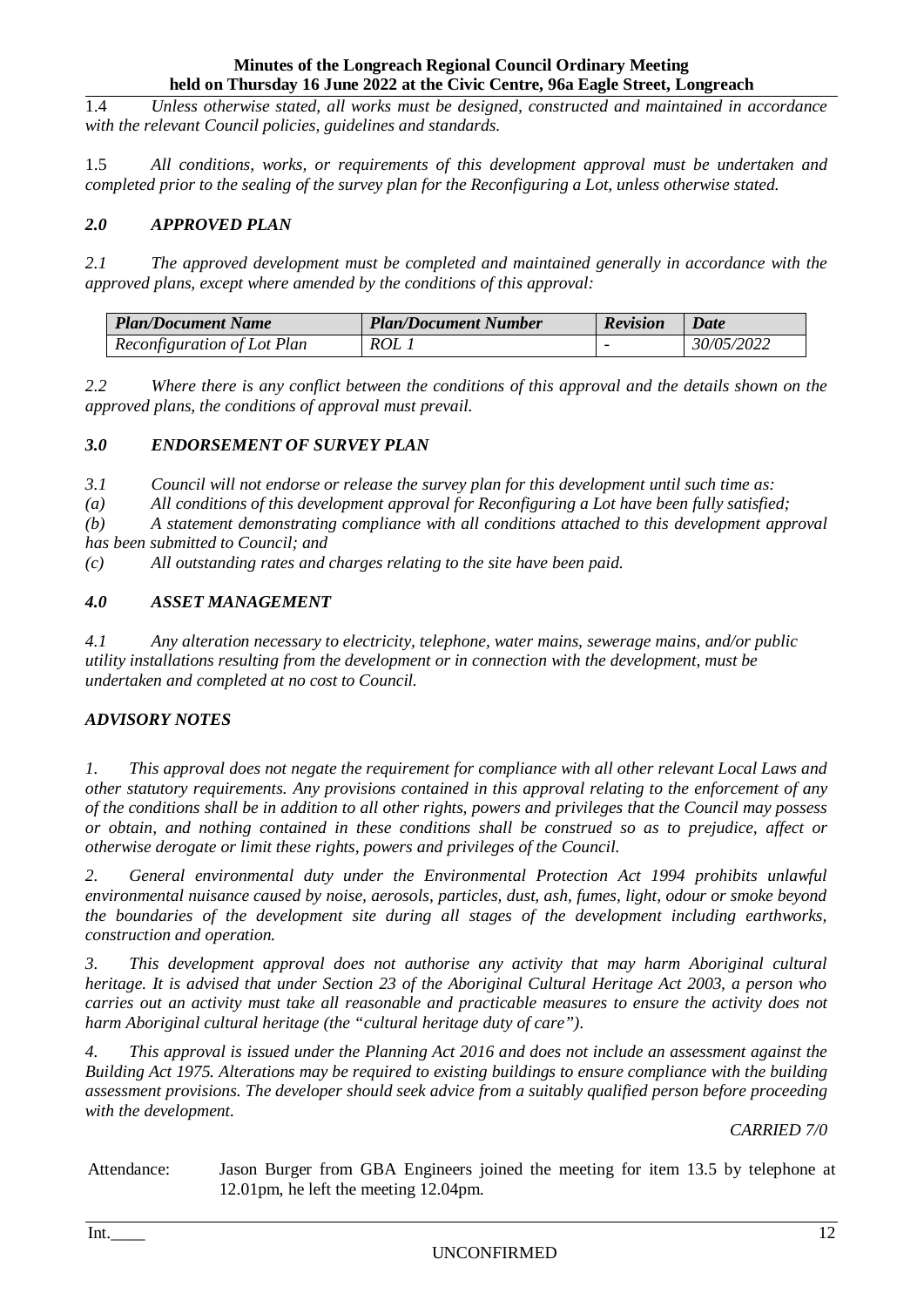Attendance: Lisa Young and Kimberley Dillon left the meeting at 12.03pm for item 13.5.

#### <span id="page-14-0"></span>**13.5 Referral Agency Assessment Application (Alternative Siting Assessment) - 35 Galah Street, Longreach**

Consideration of a Referral Agency Assessment Application for an alternative siting assessment lodged with Council on 20 May 2022, for a carport to be constructed on land located at 35 Galah Street, Longreach and described as Lot 68 on L35710.

#### *(Res-2022-06-1558)*

*Moved Cr Smith seconded Cr Emslie*

*That pursuant to section 32 and 33 of the Building Act 1975, Planning Act 2016 and schedule 9, table 3 of the Planning Regulations 2017, the carport at 35 Galah Street, Longreach and formally described as Lot 68 on L35710, be approved to be constructed with a 0m setback from the property boundary facing the Galah Street road boundary, as per the attached site plan and the recommendation from Council's Building Certifier.*

*CARRIED 7/0*

Attendance: Lisa Young and Kimberley Dillon rejoined the meeting at 12.07pm for item 14.1

#### <span id="page-14-1"></span>**14 Reception and Consideration of Director Infrastructure Services Report**

Consideration was given to the Director Infrastructure Services Report

#### <span id="page-14-2"></span>**14.1 Isisford Water Mains Upgrade Project**

Council to consider the Tender Responses for the Isisford Water Mains Upgrade Project.

*(Res-2022-06-1569)*

*Moved Cr Bignell seconded Cr Hatch* 

*That Council awards the Tender for the Isisford Water Mains Upgrade Project to Capricornia Plumbing and Drainage Pty ltd, for the contract value of (\$775,536.87 excluding. GST).*

*CARRIED 7/0*

#### <span id="page-14-3"></span>**15 Late Items**

Attendence: Councillor Rayner left the Meeting at 12:12pm. Deputy Mayor Cr Nunn assumed the Chair for item 15.1.

#### <span id="page-14-4"></span>**15.1 Assessment of the Request for Quotation Responses for Hire of Labourer and Plant Operators; Grader Crews; Graders; Water Tankers and Rollers.**

Council to consider the Assessment of the Request for Quotation for Hire of Labourer and Plant Operators; Grader Crews; Graders; Water Tankers and Rollers for the restoration of flood damaged roads under the 2022-23 Disaster Recovery Funding Arrangements (DRFA).

*(Res-2022-06-160) Moved Cr Martin seconded Cr Hatch That Council accepts the Recommendations as set out below:*

*Hire of Operators and Labourers:*

*Recommendation is to accept the Quotation of Rayner's Crane Hire for the hire of 5 Operators/Labourers for the amount of \$770,000.00 excluding. GST: and*

*Accept the Quotation of Moore Civils for 3 Operators/Labourers for an amount of 363,000.00 excluding GST.*

*Hire of a Grader Crew:*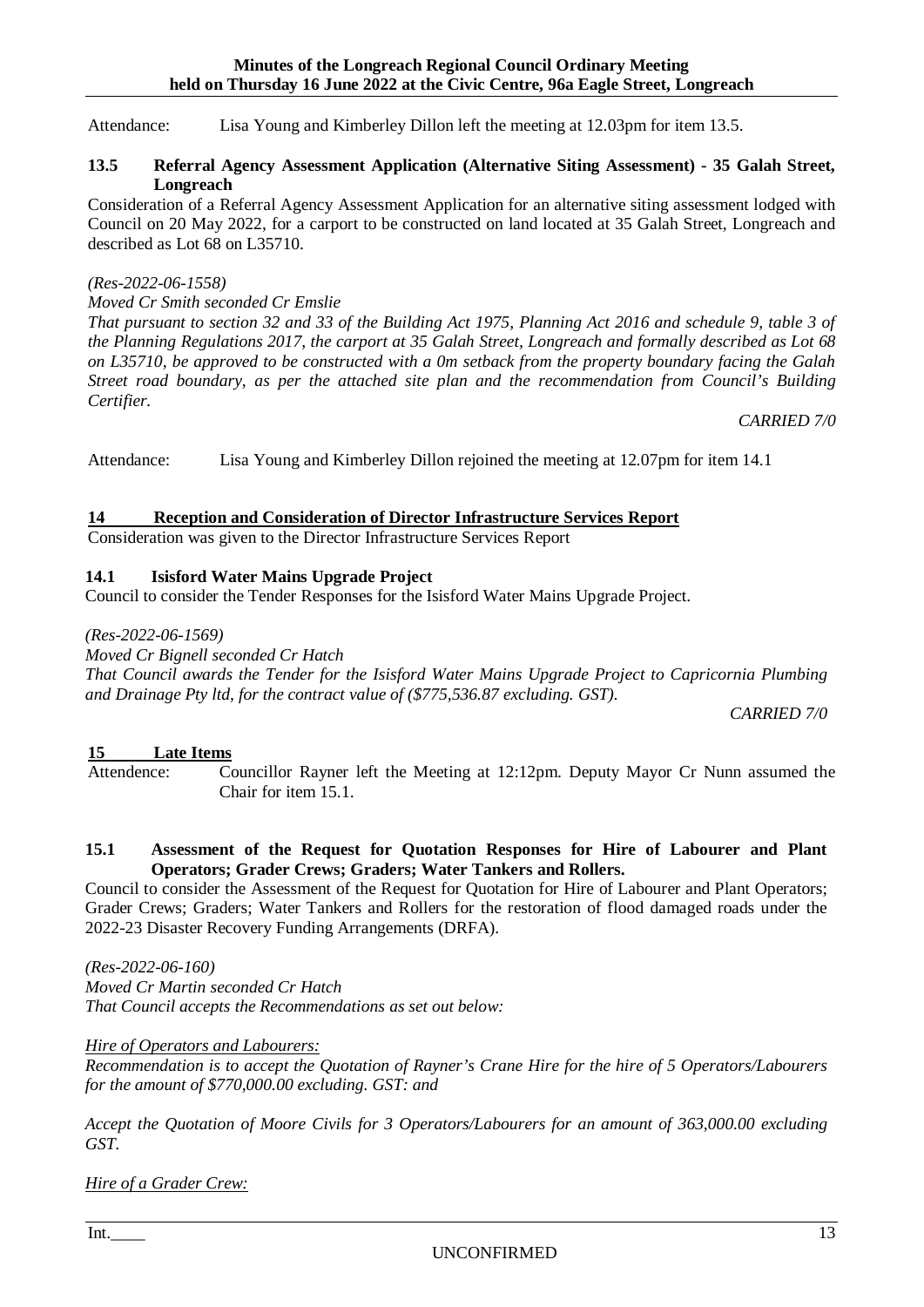*Recommendation is to accept the Quotation of Rayner's Crane Hire for the hire of 1 Grader Crew for the amount of \$968,000.00 excluding. GST; and* 

*Accept the Quotation of Oma Contracting for the hire of 1 Grader Crew for the amount of \$935,000.00 excluding. GST; and*

*Accept the Quotation of Moore Civils for the Hire of 1 Grader Crew for the amount of \$924,000.00 excluding GST.*

#### *Dry Hire of Graders*

*Recommendation is to accept the Quotation of Hasting Deering for the hire of 4 Graders for the amount of \$661,700.00 excluding. GST.*

#### *Hire of Water Tankers*

*Recommendation is to accept the Quotation of Rayner's Crane Hire for the hire of 4 Water Tankers for the amount of \$1,232,000.00 excluding. GST; and* 

*Accept the Quotation of G D Ballard Investments PTY Ltd for the hire of 1 Water Tanker for the amount of \$330,000.00 excluding. GST; and*

*Accept the Quotation of Moore Civils for the Hire of 3 Water Tankers for the amount of \$924,000.00 excluding GST.*

#### *Dry Hire of Multi-tyre Rollers*

*Recommendation is to accept the Quotation of Rayner's Crane Hire for the hire of 2 Multi-tyre Rollers for the amount of \$217,800.00 excluding. GST; and* 

*Accept the Quotation of Flexihire for the hire of 4 Multi-tyre Rollers for the amount of \$277,181.20 excluding. GST; and*

*Accept the Quotation of Moore Civils for the Hire of 3 Multi-tyre Rollers for the amount of \$330,000.00 excluding GST.*

*CARRIED 7/0*

Attendance: Councillor Rayner returned to the meeting at 12:20pm for item 15.2, resuming the Chair.

#### <span id="page-15-0"></span>**15.2 Appointment of Chief Executive Officer**

Endorsement of the appointment of Mr Dirk Dowling to the role of Chief Executive Officer.

*(Res-2022-06-15761)* 

*Moved Cr Smith seconded Cr Bignell* 

*That Council endorse the appointment of Mr Dirk Dowling to the role of Chief Executive Officer, effective Monday 4 July 2022.*

*CARRIED 7/0*

Mayor Cr Rayner, on behalf of all the Councillors, acknowledged and thanked Acting Chief Executive Officer Scott Mason for his work in the role.

Attendance: Leigh Hook, Executive Officer, Tourism, joined the meeting at 12.25pm

Mayor Cr Rayner, on behalf of all the Councillors, acknowledged and thanked Leigh Hook for the excellent work she has undertaken in her role as Manager of Tourism.

Acting Chief Executive Officer also acknowledged her dedication and efforts on behalf of both the former CEO and himself as well as all Council staff.

Adjournment: Council adjourned for lunch at 12.29pm and resumed at 1.09pm for item 15.3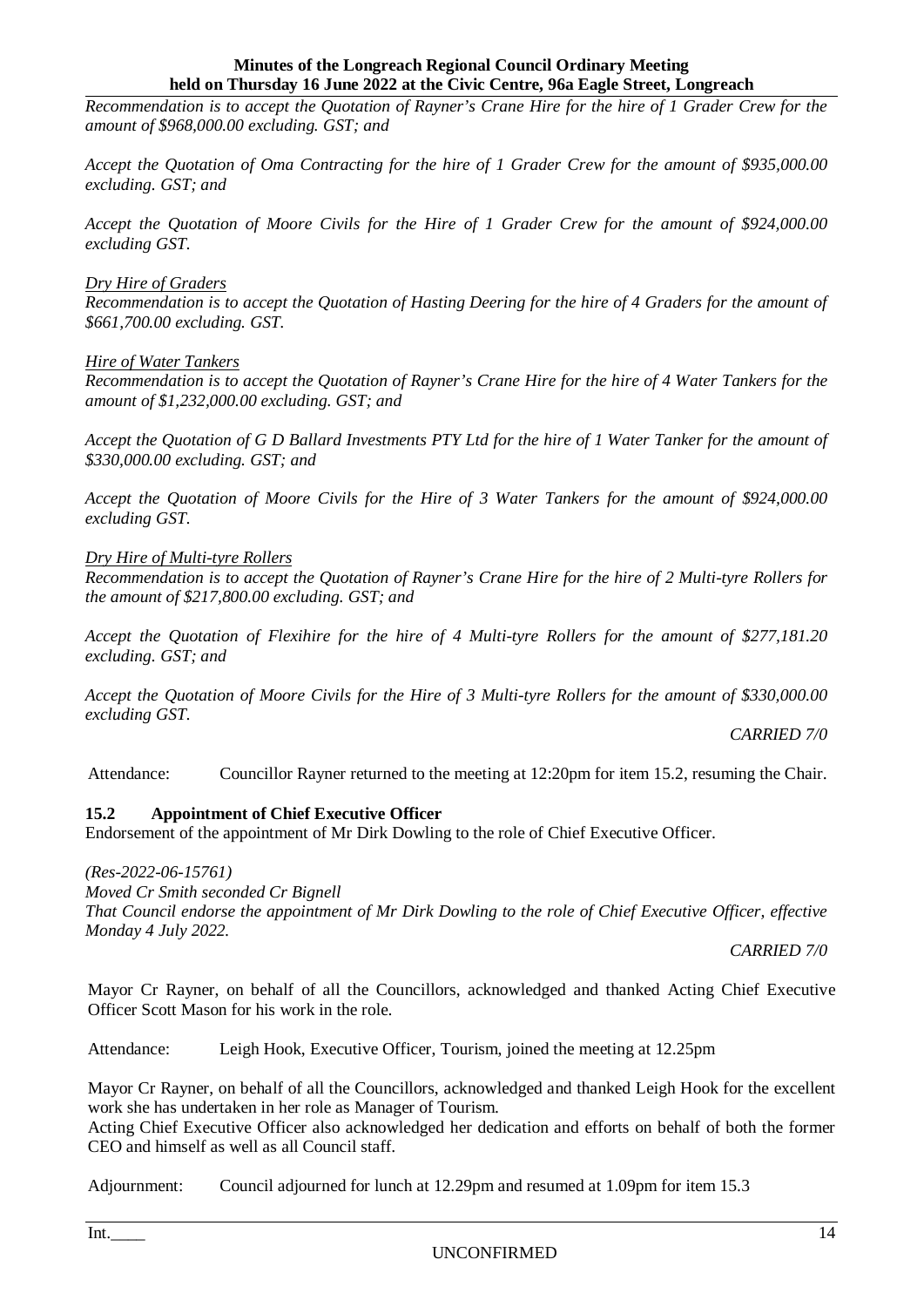#### <span id="page-16-0"></span>**15.3 Public Expression of Interest - Executive Housing**

Consideration to invite Expression of Interest (EOI) from suitably qualified providers for the construction of a new Executive House in accordance with section 228 of the *Local Government Regulations 2012* and subsequent procurement activities.

#### *(Res-2022-06-162)*

*Moved Cr Bignell seconded Cr Nunn*

*That Council prepare, issue and evaluate an Expression of Interest – Design & Construct – Longreach Executive Housing, before considering whether to invite written tenders, in accordance with section 228 of the Local Government Regulation 2012.*

*CARRIED 7/0*

#### <span id="page-16-1"></span>**16 Closed Matters**

*(Res-2022-06-163)* 

*Moved Cr Martin seconded Cr Hatch* 

*That pursuant to section 242J(1) of the Local Government Regulation 2012 the meeting be closed to discuss the following matters, which are considered confidential for the reasons indicated:.*

#### **Rent to Buy - Extension Request**

*This report is considered confidential in accordance with section 275(1) g, of the Local Government Regulation 2012, as it contains information relating to: negotiations relating to a commercial matter involving the council for which a public discussion would be likely to prejudice the interests of the council.*

#### **Legal matters: Status Update**

*This report is considered confidential in accordance with section 275(1) e, of the Local Government Regulation 2012, as it contains information relating to: legal advice obtained by the council or legal proceedings involving the council.*

*CARRIED 7/0*

### **Council out of Closed Session**

*(Res-2022-05-15864) Moved Cr Emslie seconded Cr Hatch That Council move out of Closed Session to vote on Item 16.2*

*CARRIED 7/0*

#### <span id="page-16-2"></span>**16.1 Rent to Buy - Extension Request**

Council is requested to consider a settlement extension request from a buyer of a Council property under the rent-to-buy scheme.

*(Res-2022-06-1595) Moved Cr Martin seconded Cr Nunn That Council:*

*(a) grants an extension of the Settlement Date under the Contract of Sale between Council and Darren Craig Elliot and Leeanne Byrne dated 4 July 2019 to 30 September 2022, but subject to Council first obtaining any approvals necessary to permit Council to grant the extension, including under the Statutory Bodies Financial Arrangements Act 1982;*

*(b) delegates to the Chief Executive Officer, pursuant to section 257(1)(b) of the Local Government Act 2009, the power to:* 

*(i) obtain any approvals required before Council's decision to grant the extension can be effected, including any approval required under the Statutory Bodies Financial Arrangements Act 1982;*